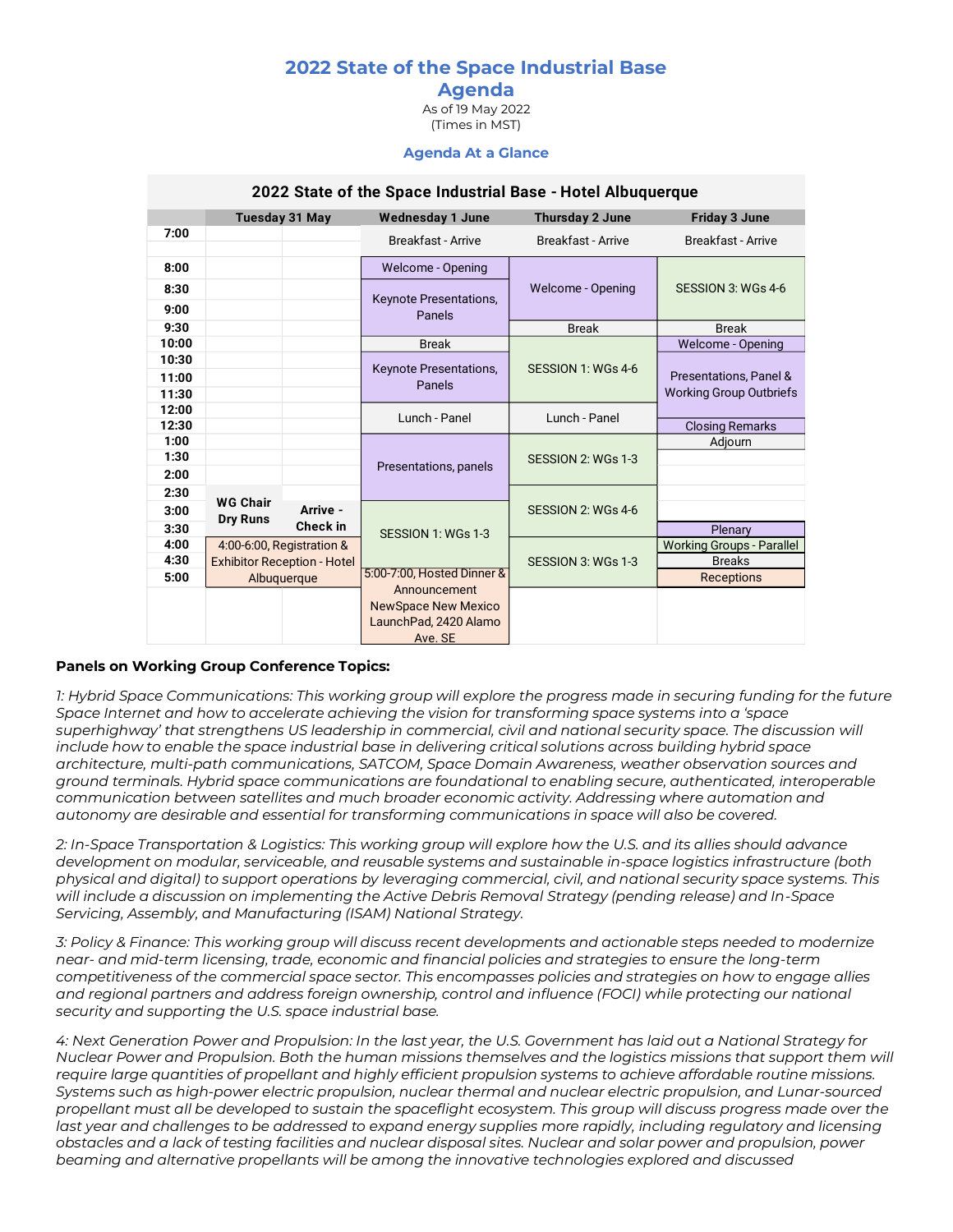*5: Remote Sensing & Traffic Management: This working group will review the current remote sensing and traffic management landscape and propose implementable recommendations needed to resolve undetermined aspects of operation in cislunar space, including spectrum allocation, space situational awareness, and earth observation (EO, IR, Hyperspectral, SAR, RF, others) with real time tracking from, to, and in space. This will include modernizing and overcoming barriers to commercial acquisition regulations to leverage the nation's growing commercial remote sensing industry to enhance our space domain awareness (SDA) architecture and continue expansion of LEO constellations.*

*6: Workforce, Education and STEM: A healthy space infrastructure supported by a STEM workforce must be put in place to capture a dominant share of the \$1.4 trillion in economic growth expected over the next decade. Success will require a highly educated workforce across all Science, Technology, Engineering and Mathematics (STEM) disciplines not only in design but skilled labor. However, workforce issues threaten the economic viability of space as well as the ability to maintain a strong national security space posture. This group will discuss progress in building the space workforce of the future and how to address talent gaps, such as preparing the workforce, increasing diversity, securing financial investments and retaining talent.*

# **31 May 2022 – Tuesday**

**2:00 – 4:00** Leadership and Working Group Leaders Dry Run **3:00 – 6:00** Check in **4:00 – 6:00** Reception

# **1 June 2022 – Wednesday**

## **7:00 – 8:00 Breakfast and Check In**

## **8:00 – 10:00 Plenary: Opening Presentations and Panels**

Welcome - New Mexico State

Opening Leadership Panel: State of the Space Industrial Base - Highlight achievements policy impacts and other developments. Gen John Olson, U.S. Space Force; Gen Steve (Bucky) Butow, Defense Innovation Unit, Col Eric Felt, Air Force Research Laboratory

Results of the DIU's Space Industrial Base Survey conducted in May 2021

Keynote Presentation - NASA Administrator Nelson (Virtual)

Keynote Presentation – NASA – Dr. Bhavia Lal, Associate Administrator for Technology, Policy, and Strategy and NASA Chief Technologist (Acting)

Keynote Presentation – Commerce

## **10:00 – 12:00 Plenary: Panels on Working Group Conference Topics:**

1: Hybrid Space Communications

2: In-Space Transportation & Logistics

3: Policy & Finance

4: Next Generation Power and Propulsion

**12:00 – 1:00 pm - Lunch – Industry Panel:** The Ukraine conflict highlights the significance of the Information Domain and how commercial space capabilities have been used to counter propaganda and reveal the truth

## **1:00 – 2:30 pm Plenary: Panels on Working Group Conference Topics:**

5: Remote Sensing & Traffic Management

6: Workforce, Education and STEM

Launch Working Group Out Brief

Kick off – Working Groups

#### **2:30 – 3:00 pm - Industry Panel**

Industry Panel: On-orbit Servicing, Assembly, and Manufacturing (OSAM); In-Space Servicing, Assembly, and Manufacturing (ISAM)